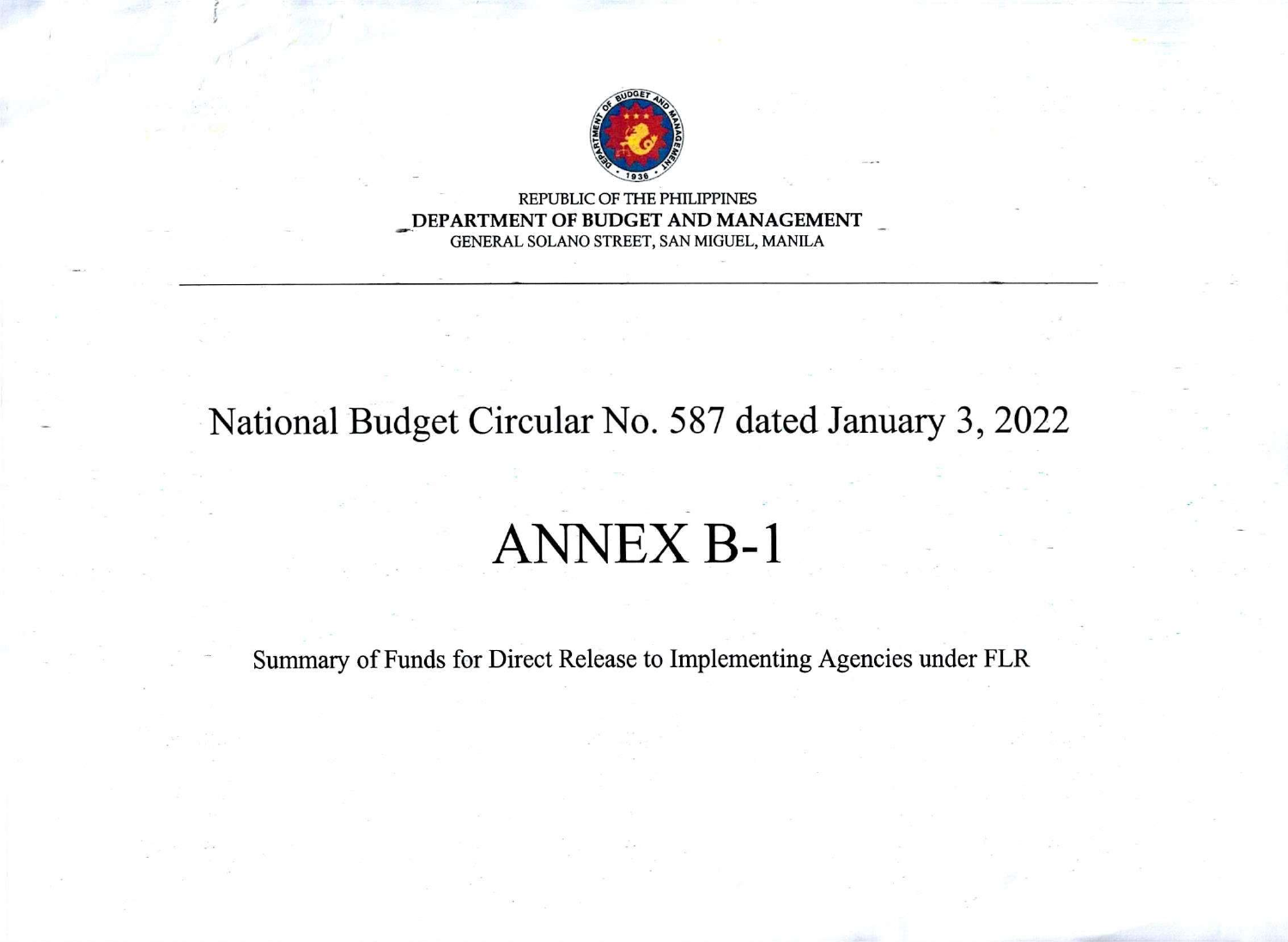## SUMMARY OF FUNDS FOR DIRECT RELEASE TO IMPLEMENTING AGENCIES UNDER FLR FY 2022 GAA, R.A. NO. 11639

 $\overline{\phantom{0}}$ 

 $\alpha$ 

(in Pesos)

| <b>PARTICULARS</b>                                       | PROGRAM/ACTIVITY/PROJECT (P/A/P) |                                       | ALLOTMENT CLASS |                 |                    |                    |                    | <b>REMARKS</b> |
|----------------------------------------------------------|----------------------------------|---------------------------------------|-----------------|-----------------|--------------------|--------------------|--------------------|----------------|
|                                                          | <b>UACS CODE</b>                 | Description                           | PS              | MOOE            | FinEx              | $\rm{co}$          | <b>TOTAL</b>       |                |
| From:                                                    |                                  | (3,635,943,000)                       | (487, 451, 000) | $\mathbf 0$     | (3, 191, 404, 000) | (7,314,798,000)    |                    |                |
| 05 - Department of Agriculture (DA)                      |                                  |                                       | $\mathbf 0$     | (131.321.000)   | $\mathbf 0$        | $\Omega$           | (131, 321, 000)    |                |
| 001 - Office of the Secretary                            |                                  |                                       |                 |                 |                    |                    |                    |                |
|                                                          | 310103100001000                  | ESETS on the National Rice Program    | $\mathbf 0$     | (131, 321, 000) | $\mathbf{0}$       | $\Omega$           | (131, 321, 000)    |                |
| <b>Agricultural Training Institute</b>                   |                                  |                                       | $\mathbf 0$     | (131, 321, 000) | $\mathbf 0$        | $\Omega$           | (131, 321, 000)    |                |
| 07 - Department of Education (DepEd)                     |                                  |                                       | (3,635,943,000) | $\mathbf 0$     | $\mathbf 0$        | (3, 191, 404, 000) | (6,827,347,000)    |                |
| 001 - Office of the Secretary                            |                                  |                                       |                 |                 |                    |                    |                    |                |
|                                                          | 310200100002000                  | New School Personnel Positions        | (3,635,943,000) | $\mathbf{o}$    | $\mathbf{0}$       | $\circ$            | (3,635,943,000)    |                |
|                                                          | Central Office                   |                                       | (3,635,943,000) | $\Omega$        | $^{\circ}$         | $\circ$            | (3,635,943,000)    |                |
|                                                          | 310200100006000                  | <b>Basic Education Facilities</b>     | $\mathbf 0$     | $\mathbf{0}$    | $\mathbf 0$        | (3, 191, 404, 000) | (3, 191, 404, 000) |                |
|                                                          | Central Office                   |                                       | $\mathbf{0}$    | $\mathbf{0}$    | $\Omega$           | (3, 191, 404, 000) | (3, 191, 404, 000) |                |
| 35 - Budgetary Support to Government Corporations (BSGC) |                                  |                                       | 0               | (356, 130, 000) | $\mathbf 0$        | $\mathbf{0}$       | (356, 130, 000)    |                |
| 014 - Sugar Regulatory Administration                    |                                  |                                       |                 |                 |                    |                    |                    |                |
|                                                          | 310100200002000                  | Construction of Farm-to-Mill Roads    | $\mathbf{0}$    | (356, 130, 000) | $\mathbf{0}$       | $\mathbf{0}$       | (356, 130, 000)    |                |
|                                                          | Sugar Regulatory Administration  |                                       | $\mathbf 0$     | (356, 130, 000) | $\mathbf 0$        | $\mathbf{0}$       | (356, 130, 000)    |                |
| To:                                                      |                                  | 3,635,943,000                         | 131,321,000     | $\mathbf{0}$    | 3,547,534,000      | 7,314,798,000      |                    |                |
| 07 - Department of Education (DepEd)                     |                                  | 3,635,943,000                         | $\mathbf{0}$    | $\mathbf{0}$    | $\mathbf 0$        | 3,635,943,000      |                    |                |
| 001 - Office of the Secretary                            |                                  |                                       |                 |                 |                    |                    |                    |                |
|                                                          | 310200100002000                  | <b>New School Personnel Positions</b> | 3,635,943,000   | $\circ$         | $\Omega$           | $\circ$            | 3,635,943,000      |                |
|                                                          | Regional Office - I              |                                       | 217,003,000     | $\Omega$        | $\Omega$           | $\Omega$           | 217,003,000        |                |
|                                                          | Regional Office - II             |                                       | 235,054,000     | $\Omega$        | $\Omega$           | $\Omega$           | 235,054,000        |                |
|                                                          | Regional Office - III            |                                       | 382,527,000     |                 |                    | $\Omega$           | 382,527,000        |                |
|                                                          | Regional Office - IVA            |                                       | 351,457,000     |                 |                    | $\Omega$           | 351,457,000        |                |
|                                                          | Regional Office - V              |                                       | 214,686,000     |                 |                    | $\Omega$           | 214,686,000        |                |
|                                                          | Regional Office - VI             |                                       | 333,216,000     |                 | $\Omega$           | $\Omega$           | 333,216,000        |                |
|                                                          | Regional Office - VII            |                                       | 266,425,000     |                 |                    | $\Omega$           | 266,425,000        |                |
|                                                          | Regional Office - VIII           |                                       | 240,145,000     |                 | $\Omega$           | $\Omega$           | 240,145,000        |                |
|                                                          | Regional Office - IX             |                                       | 152,720,000     |                 |                    |                    | 152,720,000        |                |
|                                                          | Regional Office - X              |                                       | 269,077,000     |                 |                    | $\Omega$           | 269,077,000        |                |
|                                                          | Regional Office - XI             |                                       | 190,894,000     |                 |                    |                    | 190,894,000        |                |
|                                                          | Regional Office - XII            |                                       | 197,581,000     |                 |                    |                    | 197,581,000        |                |
|                                                          | Regional Office - NCR            |                                       | 141,696,000     |                 |                    |                    | 141,696,000        |                |
|                                                          | Regional Office - CAR            |                                       | 110,372,000     | $\Omega$        | $\Omega$           | $\Omega$           | 110,372,000        |                |

Approved:

(Signature on the last page)

**MAN 0 3 2022** 

Officer-in-Charge

Page 1 of 2

Annex B-1

L.

Date: